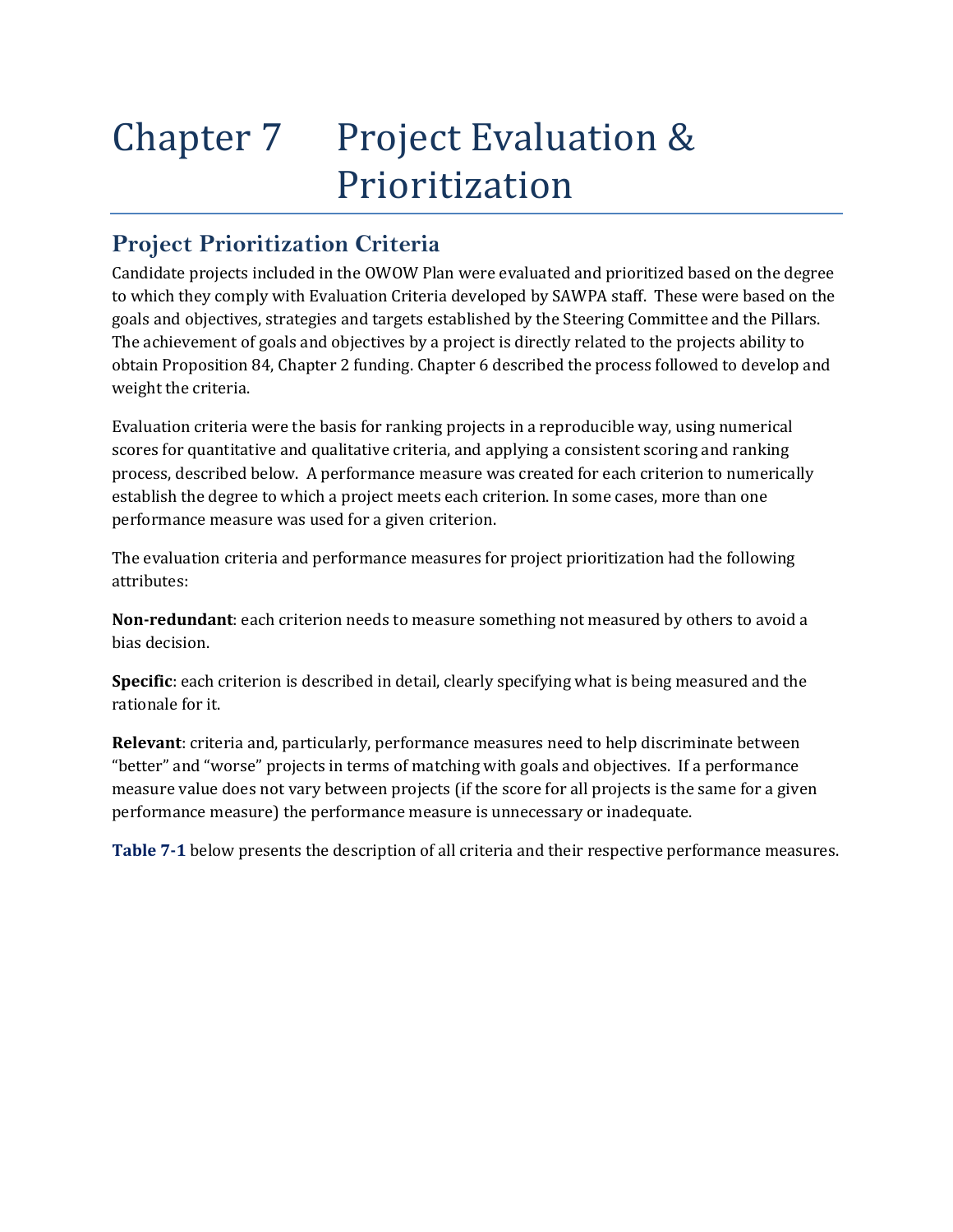| <b>Project evaluation</b><br>criteria |                                                                                                                   | <b>Criteria</b><br><b>Weights</b> | <b>Performance measures</b>                                                                                                                                                                 | Performance<br><b>Measure Units</b>                              | Performance<br><b>Measure</b><br><b>Weights</b> |
|---------------------------------------|-------------------------------------------------------------------------------------------------------------------|-----------------------------------|---------------------------------------------------------------------------------------------------------------------------------------------------------------------------------------------|------------------------------------------------------------------|-------------------------------------------------|
|                                       | 1. Provide water supply<br>benefits                                                                               | 22%                               | Reduction in imported water use from<br>recycling, desalination, storm water use,<br>water transfers, surface water storage,<br>groundwater storage and/or any other<br>new source of water | AFY<br>%                                                         | 90%<br>10%                                      |
|                                       |                                                                                                                   |                                   | Percentage of project area implementing<br>water use efficiency or conservation best<br>management practices                                                                                |                                                                  |                                                 |
|                                       | 2. Provide restoration and<br>flood management<br>benefits                                                        | 10%                               | New or restored habitat area, and flood<br>plain protected                                                                                                                                  | Acres                                                            | 100%                                            |
|                                       | 3. Provide water quality<br>and salt management<br>benefits                                                       |                                   | Volume of water treated                                                                                                                                                                     | mgd                                                              | 50%                                             |
|                                       |                                                                                                                   | 12%                               | Salt or contaminants removed                                                                                                                                                                | Tons/year                                                        | 50%                                             |
|                                       | 4. Provide recreational<br>benefits                                                                               | 5%                                | Area of open space and parks created                                                                                                                                                        | Acres                                                            | 100%                                            |
|                                       | 5. Provide benefits and<br>avoid adverse impacts<br>to disadvantaged<br>communities and Native<br>American tribes | 4%                                | Percentage of project benefitting<br>disadvantaged communities                                                                                                                              | %                                                                | 50%                                             |
|                                       |                                                                                                                   |                                   | Percentage of project benefitting Native<br>American tribes                                                                                                                                 | %                                                                | 50%                                             |
|                                       | 6. Reduce greenhouse gas<br>emissions from water<br>management activities                                         | 2%                                | Numeric estimates of reductions on<br>greenhouse gas, and actions or project<br>features to accomplish those reductions                                                                     | 1 to 5 Qualitative<br>Score                                      | 100%                                            |
|                                       | 7. Increase resource-<br>efficient land use and<br>reduce impact on<br>natural hydrology                          | 8%                                | Percentage of project using Low Impact<br>Development or other resource-efficient<br>land use                                                                                               | %                                                                | 50%                                             |
|                                       |                                                                                                                   |                                   | Impacts or changes to natural hydrology                                                                                                                                                     | 1 to 5 Qualitative<br>Score                                      | 50%                                             |
|                                       | 8. Cost match                                                                                                     | 7%                                | Percent of project cost funded and<br>secured from non-state funding                                                                                                                        | %                                                                | 100%                                            |
|                                       | 9. Cost effectiveness                                                                                             | 12%                               | Standardized unit cost indicator<br>measuring cost per unit of benefit                                                                                                                      | \$/[unit of benefit];<br>for example, \$/AFY,<br>\$/mgd, \$/acre | 100%                                            |
|                                       | 10. Project readiness                                                                                             | 9%                                | Phase of project development                                                                                                                                                                | 1 to 5 Qualitative<br>Score                                      | 100%                                            |
|                                       | 11. Increase active<br>participation                                                                              | 9%                                | Number of Partners                                                                                                                                                                          | 1 to 5 Qualitative<br>Score                                      | 50%                                             |
|                                       |                                                                                                                   |                                   | Partners Role or level of participation                                                                                                                                                     | 1 to 5 Qualitative<br>Score                                      | 50%                                             |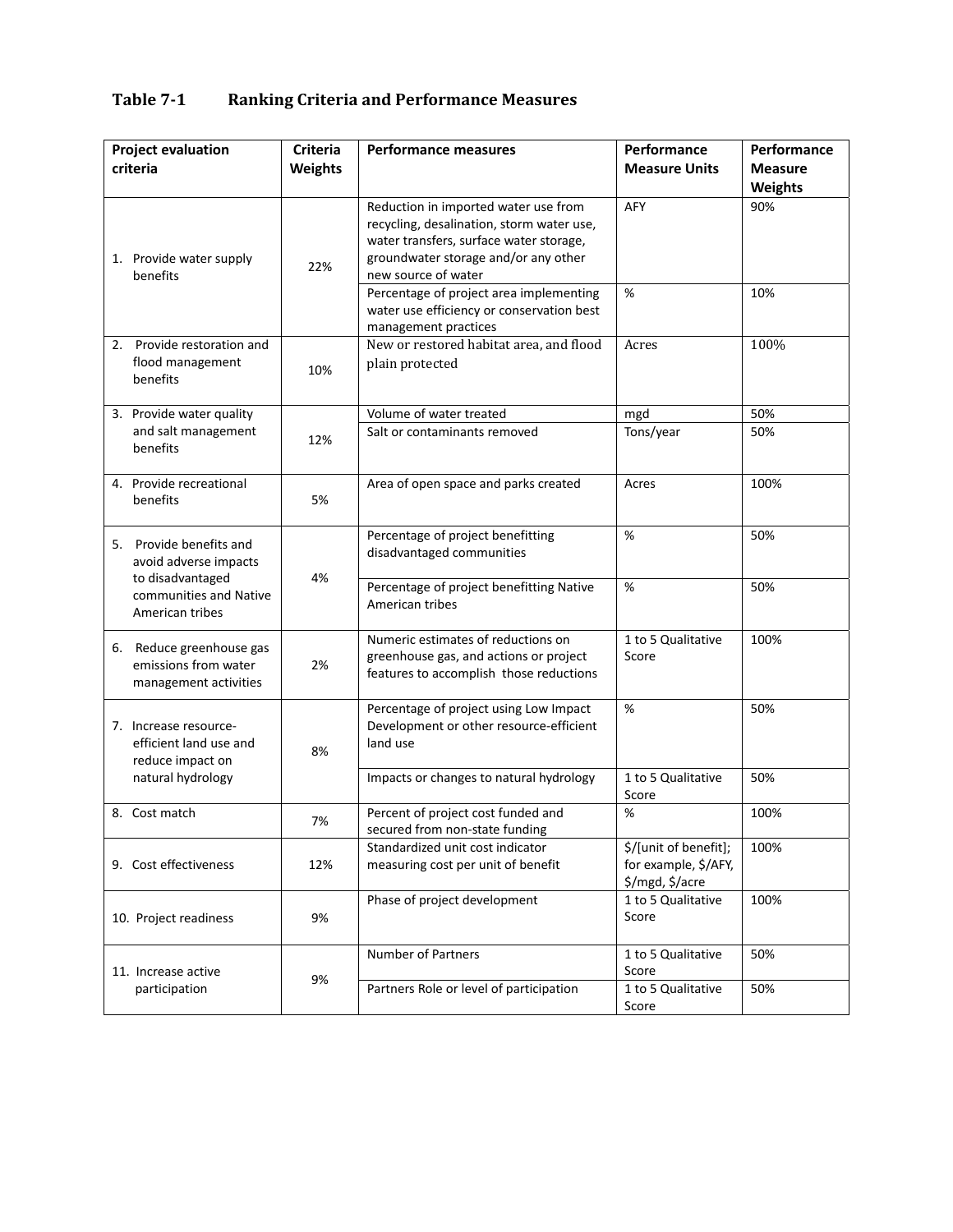# **Project Prioritization Process**

SAWPA received candidate projects from agencies in the Watershed for inclusion in the OWOW plan and potential Proposition 84 funding. All projects were evaluated by SAWPA staff to determine their eligibility to be part of the OWOW Plan. Additionally, since the projects received were in different stages of development, projects in advanced stages of development were given priority to receive Proposition 84 funding. It is important to reiterate that ranking is based on self‐ reported project data.

# **Project Scoring**

The first step of the prioritization process was to score each project. Project sponsors provided a project nomination form with information about each project (**Project Form**). Scoring is the process by which the information provided by the project sponsors is converted to a numerical value for each sub‐criterion using the performance measures presented in **Table 71** above. In many instances, the information provided in the nomination forms need to be processed or combined to establish the numerical value of each performance measure. Relevant methodological notes on the scoring of each performance measures are presented below. The Project Form may be found in the Appendices.

## *Provide water supply benefits Reduction in imported water use from recycling, desalination, storm water use, water transfers, surface water storage, groundwater storage and/or any other new source of water:*

The score for this performance measure was calculated by adding the yearly supply benefits from every source in the nomination form: recycling, ocean desalination, brackish groundwater desalination, storm water beneficially used, water transfers, operational efficiencies and other new sources of water (such as rainwater capture). The great majority of projects provide only one of the sources mentioned, but in some cases more than one source existed. Two additional sources of supply possible are surface and groundwater storage (including conjunctive use of groundwater basins). The project nomination forms included information on the storage and/or recharge capacity developed. For storage‐related projects, the supply benefit as an annual volume in AFY was assumed to be one third of the storage reported. This assumption was applied for all projects.

## *Provide water supply benefits Percentage of project area implementing water use efficiency or conservation best management practices:*

The score for this performance measure was simply taken from the project nomination forms, as the value reported by the sponsor.

## *Provide restoration and flood management benefit New or restored habitat area, and flood plain protected:*

The score for this performance measure was estimated by adding the values of acreage reported in the nomination forms, for habitat created or restored and for floodplain area protected.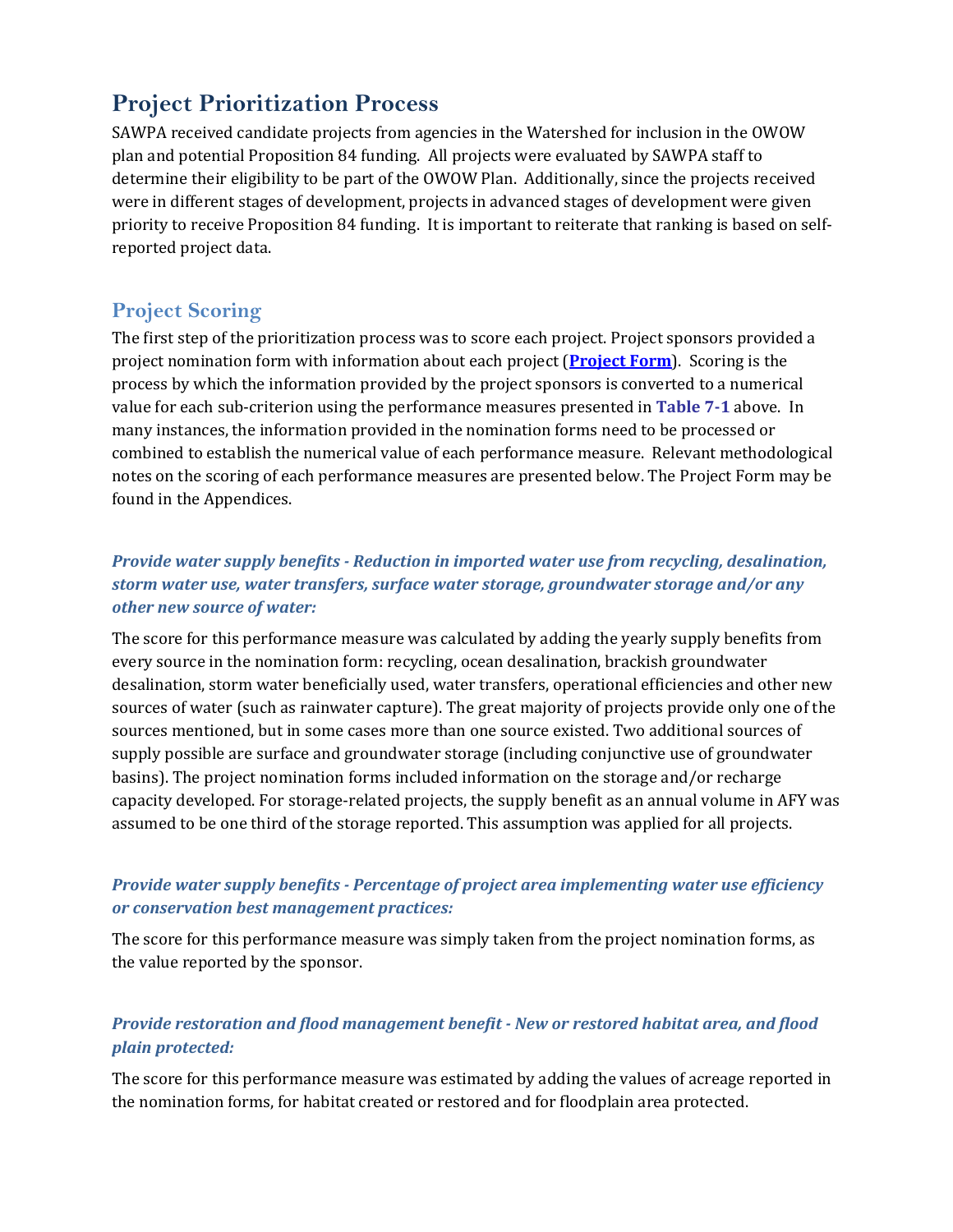#### *Provide water quality and salt management benefits Volume of water treated:*

The score was calculated as the sum of flows treated under the categories of wastewater treatment, well head treatment for remediation, and stormwater treatment. Water treatment for drinking water standards for subsequent distribution was not counted under this measure to avoid redundancy with the water supply score.

#### *Provide water quality and salt management benefits – Salt or contaminants removed:*

The score was obtained directly from the project nomination forms when the value reported corresponded to salt removal, given the rationale for the salt management objective. Other contaminant removal estimates were not counted to avoid redundancy with the volume of water treated reported.

#### *Provide recreational benefits – Area of open space and parks created:*

The score was obtained directly from the project nomination forms.

## *Provide benefits and avoid adverse impacts to disadvantaged communities and Native American tribes Percentage of project benefitting disadvantaged communities:*

The score was obtained directly from the project nomination forms.

#### *Provide benefits and avoid adverse impacts to disadvantaged communities and Native American tribes Percentage of project benefitting Native American tribes:*

The score was obtained directly from the project nomination forms.

#### *Reduce greenhouse gas emissions from water management activities Numeric estimates of reductions on greenhouse gas, and actions or project features to accomplish those reductions:*

A scale of 1 to 5 was developed as a qualitative score. The rationale for this scale was that, while the methodology to estimate reductions in GHG emissions is significantly well established, the assumptions about direct versus indirect benefits from a project can vary widely. In some cases, project estimates can include a number of externalities and count them as reductions associated with the project. In other cases, the values reported constitute only direct reductions from a project (such as a more efficient pump engine requiring less energy). Given the potential inconsistencies with the values reported in the project nomination forms, the scale established for this score was a combination of the estimates and the actions and considerations supporting those estimates. The scale developed was:

 $1 = no$  information

3 = narrative description only

4 = numeric estimate without specific actions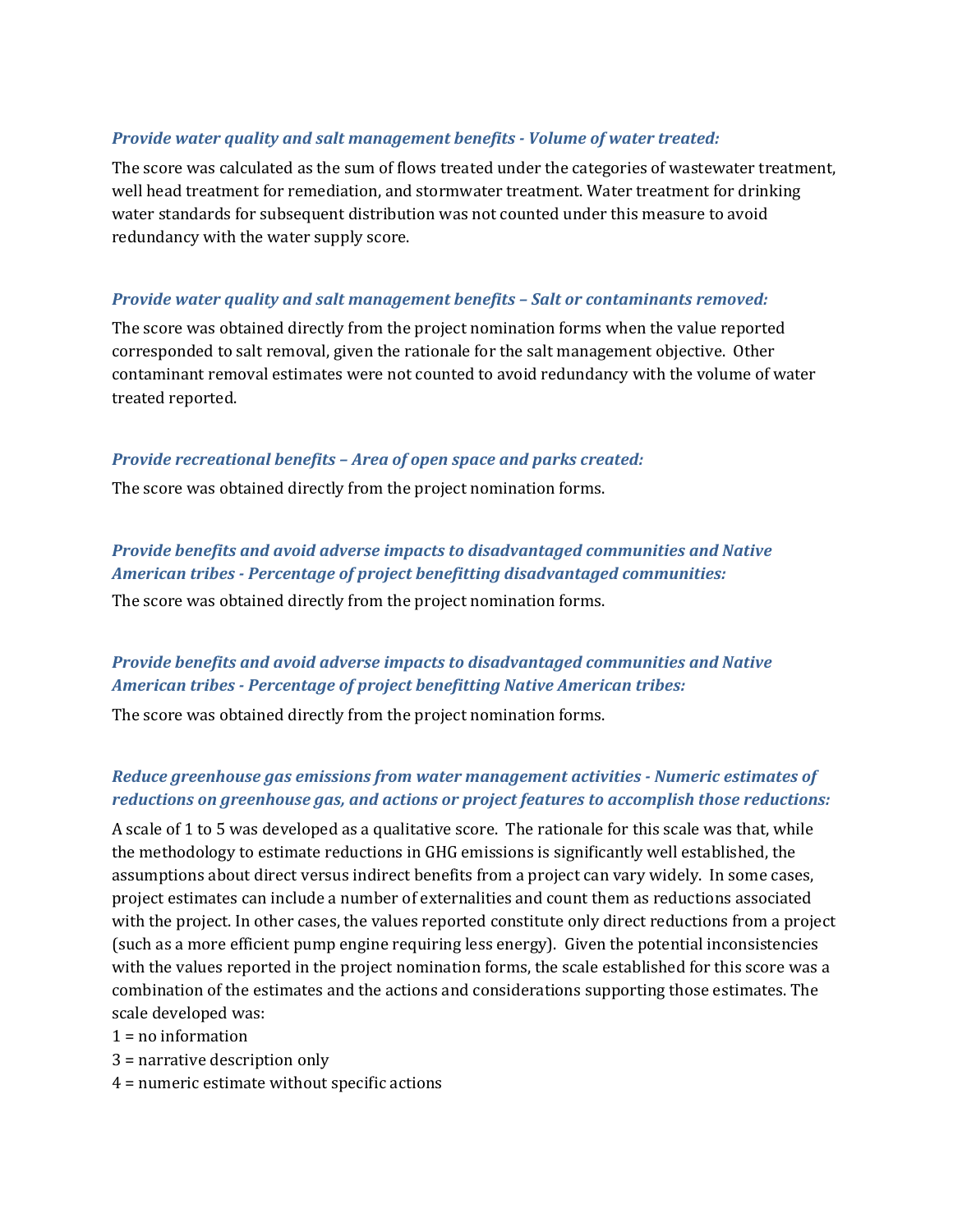5 = numeric estimate with specific actions, with 5 being the highest score. The sensitivity of the ranking to this performance measure was tested after the ranking was completed, and the ranking did not show to be sensitive to this qualitative score.

## *Increase resourceefficient land use and reduce impact on natural hydrology Percentage of project using Low Impact Development or other resourceefficient land use:*

The score was obtained directly from the project nomination forms.

## *Increase resourceefficient land use and reduce impact on natural hydrology Impacts or changes to natural hydrology:*

A scale of 1 to 5 was developed as a qualitative score:

1 = Negative impacts

3 = No impacts

5 = Positive impacts

#### *Cost Match Percent of project cost funded and secured from nonstate funding:*

The score was obtained directly from the project nomination forms.

#### *Cost Effectiveness Standardized unit cost indicator measuring cost per unit of benefit:*

Projects of different types provide benefits that are measured in varying units. For water supply projects, the units used in the supply performance measure are AFY. For water quality projects, the units of the water treated are in mgd, while the units of salt removal are in tons/year. Cost effectiveness was therefore measured as:

- \$/AFY of water supply benefits, i.e., total project cost/ water supply benefits (in AFY)
- \$/mgd of water treated, i.e., total project cost/ water treated (in mgd)
- \$/acres of habitat restored and open space created, i.e., total project cost/ open space created and habitat restored (in acres)
- \$/(tons/year) of salt removed, i.e., total project cost/ salt removed (in tons/year)

To be able to perform the ranking as described in the next section, a score with the same units is necessary for a given performance measure, which required the normalization of cost effectiveness scores by project category. For example, projects providing water supply benefits were scored in \$/AFY, but the score then was normalized to a unit‐less score between 1 and 5. Projects providing water quality benefits were scored in \$/mgd, but the score then was normalized to a unit-less score between 1 and 5. Once all cost effectiveness scores were normalized, the score of 1 to 5 can be used for ranking. The process and need for *normalization* are explained in a section below in this chapter.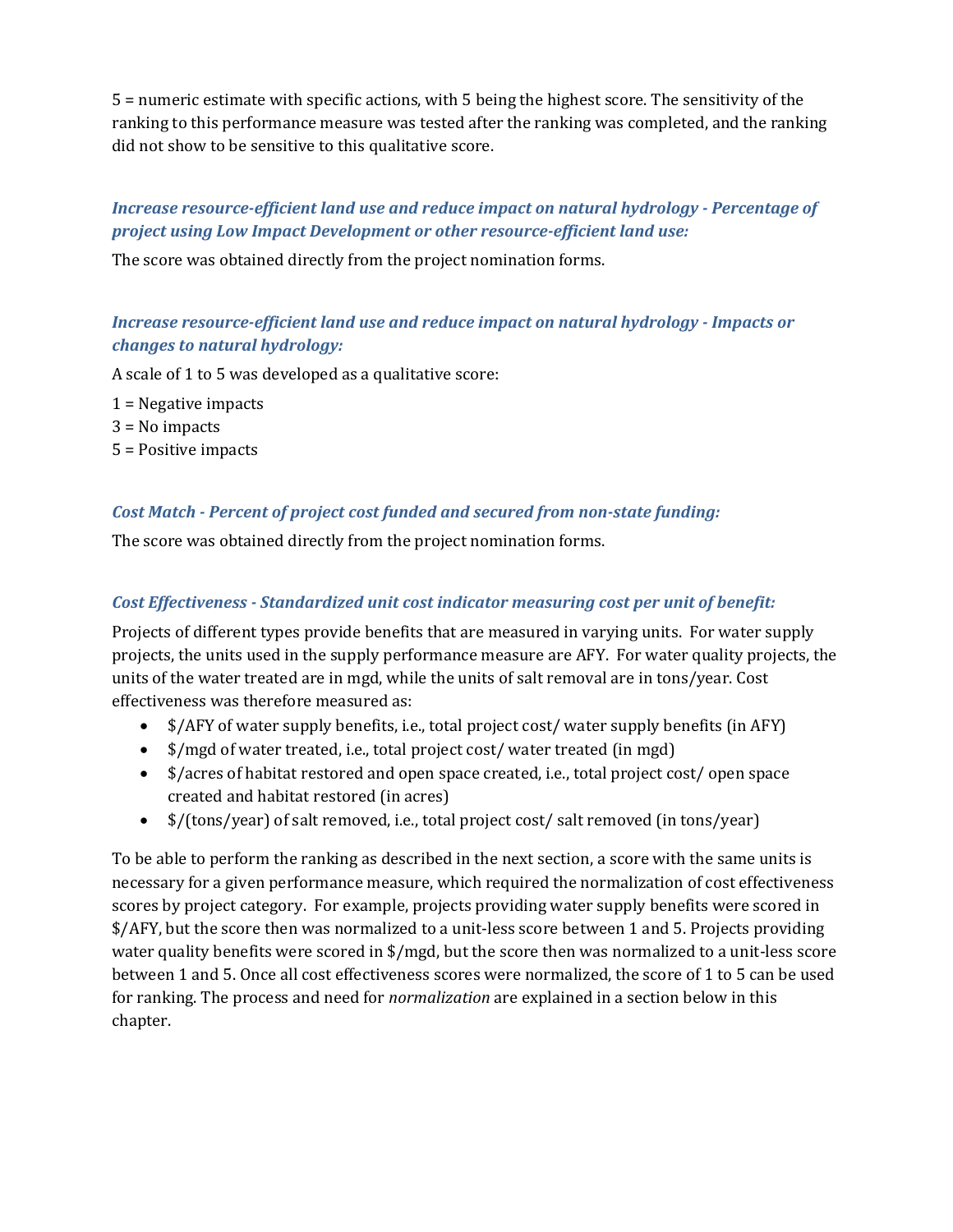#### *Project Readiness Phase of project development:*

The following scale of 1 to 5 was developed to score the projects:

- 1 = Planning studies completed
- 2 = Conceptual design (15%) completed
- 3 = Preliminary design (30%) completed
- 4 = Final design (100%) completed
- 5 = Project ready for construction bids (permits secured)

#### *Increase Active Participation Number of Partners:*

The following 1 to 5 scale was developed for this performance measure based on number of partners:

 $1 = None$ 

 $3 = One$ 

5 = Multiple

#### *Increase Active Participation Partners role or level of participation:*

The following 1 to 5 scale was developed for this performance measure:

1 = No or limited partnership

- 3 = Coordination with others
- 5 = Cost‐share or in‐kind funding partner

# **OWOW Project Ranking**

The project scores for each performance measure were used for the ranking of the projects using a multi‐criteria ranking method. The method is known as Multi‐Attribute Rating Technique (MART). The method consists of applying the weights for each criterion to the criteria scores, and adding the weighted criteria scores to obtain an overall weighted and final score to use in ranking. For the ranking process, the commercial software used was developed by Infoharvest, Inc., called Criterium Decision Plus (CDP). CDP uses MART for ranking projects or planning alternatives.

One of the steps in the MART consists of normalizing the scores. The *normalization* of a score is necessary to eliminate the units of the scores and to be able to add, average, or compare scores from different performance measures. *Normalization* basically means converting any dimensional or dimensionless quantity to a common scale.

*Normalization* of scores was done at two levels in this prioritization process. The first level of normalization was done within the scoring (i.e., before the application of CDP) where a criterion required addition or averaging of performance measures. The following performance measures were normalized to a scale of 1‐5: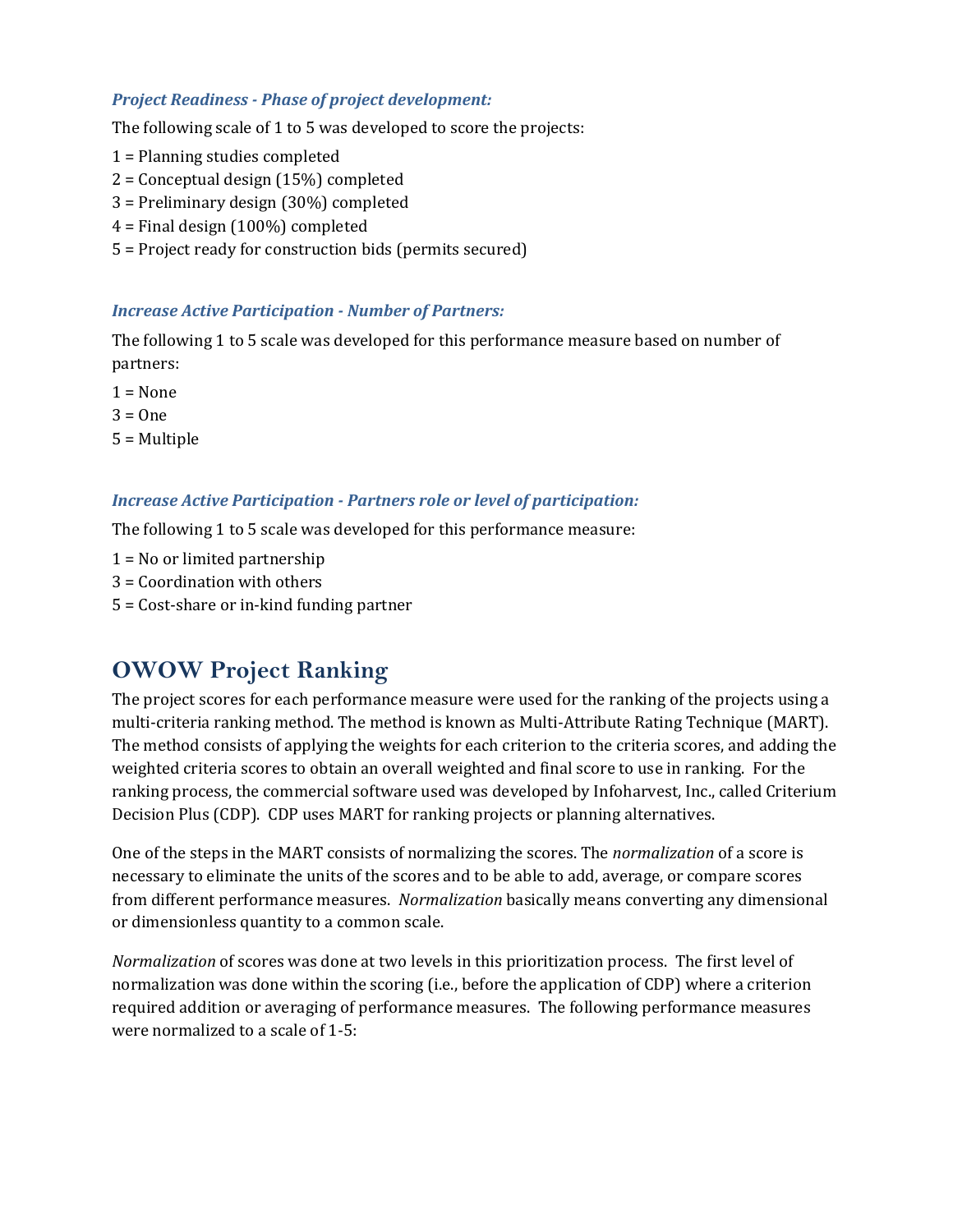For the criterion "Provide water quality and salt management benefits" the performance measures:

- Flows treated [mgd]
- Salt or contaminant removed [tons/year]

Once these two performance measures were normalized, they were combined in a composite score of 1‐5 to be used for prioritization.

For the criterion "Cost effectiveness" the performance measures:

- Unit cost of water supply benefits [\$/AFY]
- Unit cost of water treated [\$/mgd]
- Unit cost of habitat restored and/or open space created [\$/AF]
- Unit cost of salt/contaminant removed [\$/(tons/year)]

The normalized scores in the scale of 1 to 5 then were combined in an average as a composite score of cost effectiveness to be used in prioritization.

The second case in which *normalization* was conducted was within the ranking process, for all of the scores. This step always is performed in MART and it's a step performed within CDP. CDP normalizes all scores using a scale of 0 to 1.

In addition to the normalization score in CDP, there are five other basic steps in MART (Figure 7‐1). The first step is the scoring of the project against each sub‐criteria as described in the earlier sections. In the example described in Figure 7‐1, the project has a score of 12 acres (raw performance measure) for recreational benefits. As different criteria have different units of measurement (for example restoration and flood management benefits are measured in acres, water supply benefits are measured in AFY, etc.) normalization is used, as mentioned above. In the example depicted in Figure 7-1, the recreational benefits score is converted with a scale between 0 and 1, using a linear scale. The raw performance of 12 acres translates into a normalized score of 0.34 (where the score of 0 indicates the worst performance, i.e. no acres for open space, and the score of 1.0 indicates the best performance, i.e. largest recreational and open space area provided by any project).

Step 3 on Figure 7‐1 shows the weighting of the criteria. The process of weighting the criteria was described in Chapter 6. In Step 4 in Figure 7‐1, the normalized score is multiplied by the weight of the criterion. In the example in Figure 7‐1, the open space criterion received a weight of 9 percent (out of a possible 100 percent). The normalized score (0.34) is multiplied by its weight of 9 percent in order to get a partial score of 0.031 for the project.

The partial score of 0.031 then is plotted on a graph for that project [Step 5 in Figure 7‐1]. This procedure is repeated for all of the other criteria (or performance measures) for the same project until a total decision score for the alternative is calculated [Step 6 in Figure 7‐1].

Finally, after all projects receive a total score, they can be compared to the rest of the projects and ranked according to the overall CDP score, also called *decision score*.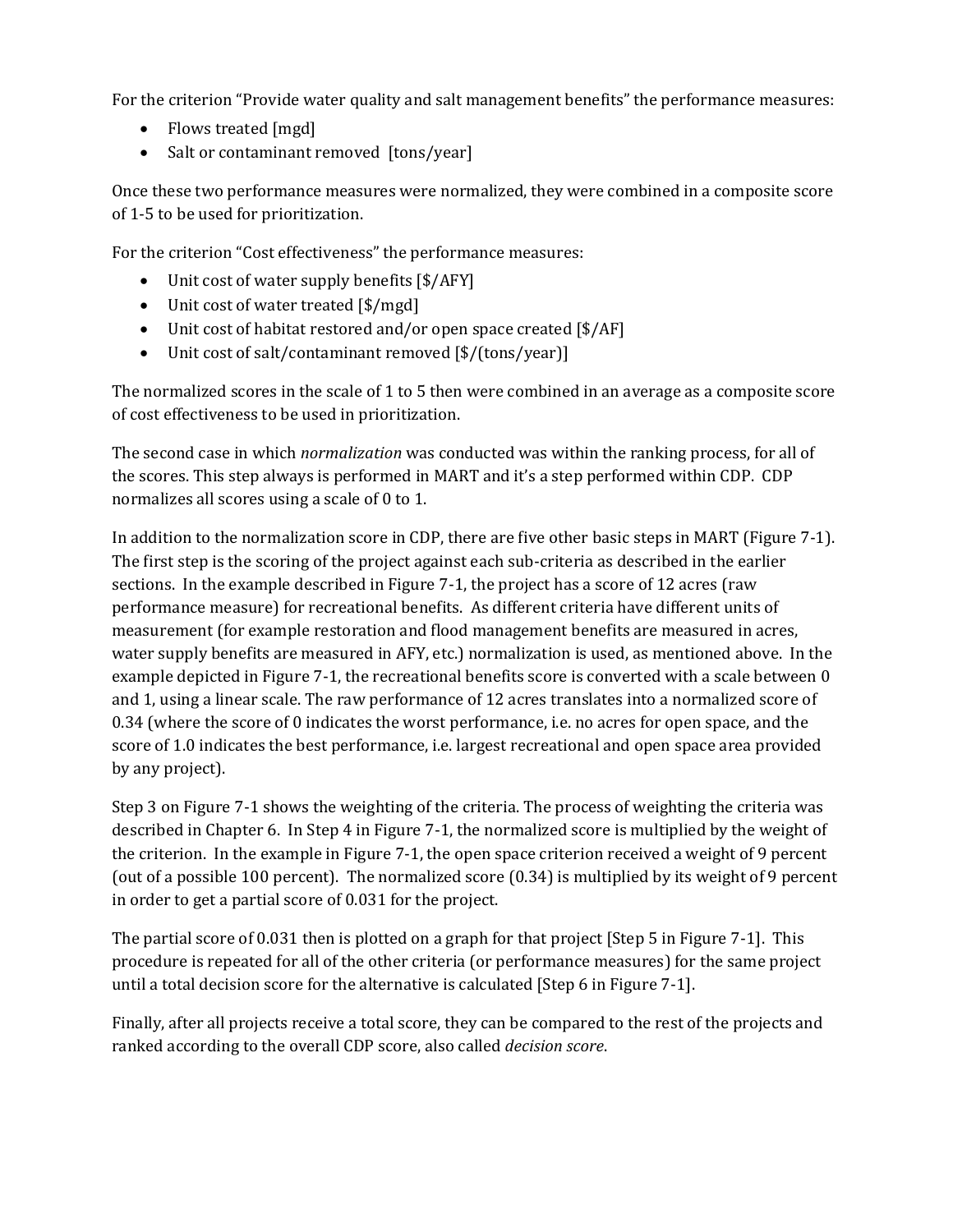**Figure 71** shows the example of a linear scale for normalization of scores in Step 2. In the process of normalizing scores for the OWOW projects, however, some of the normalization scales were defined as non‐linear scales. This was necessary to avoid an effect called "shadowing" by which a few projects with significantly higher raw scores can generate low scores for the rest of the projects when a linear scale is used. For example, in a situation in which 95 percent of projects have benefits under 100 acres, but one or two percent of projects have benefits over 5,000 acres, a linear scale could result in the lowest score for the 95 percent of projects under 100 acres. The shadowing of those high performing projects could render the performance measure irrelevant since the normalized score would not serve as a discriminator for 95 percent of projects.

#### **Figure 71 MultiAttribute Rating Technique to Rank Any Type of Alternatives or Projects**



In the OWOW ranking process, the scales for water supply, water quality, restoration and flood protection, and open space and recreation required non‐linear normalization scales. The cost effectiveness scales for these benefits also required a non-linear normalization score.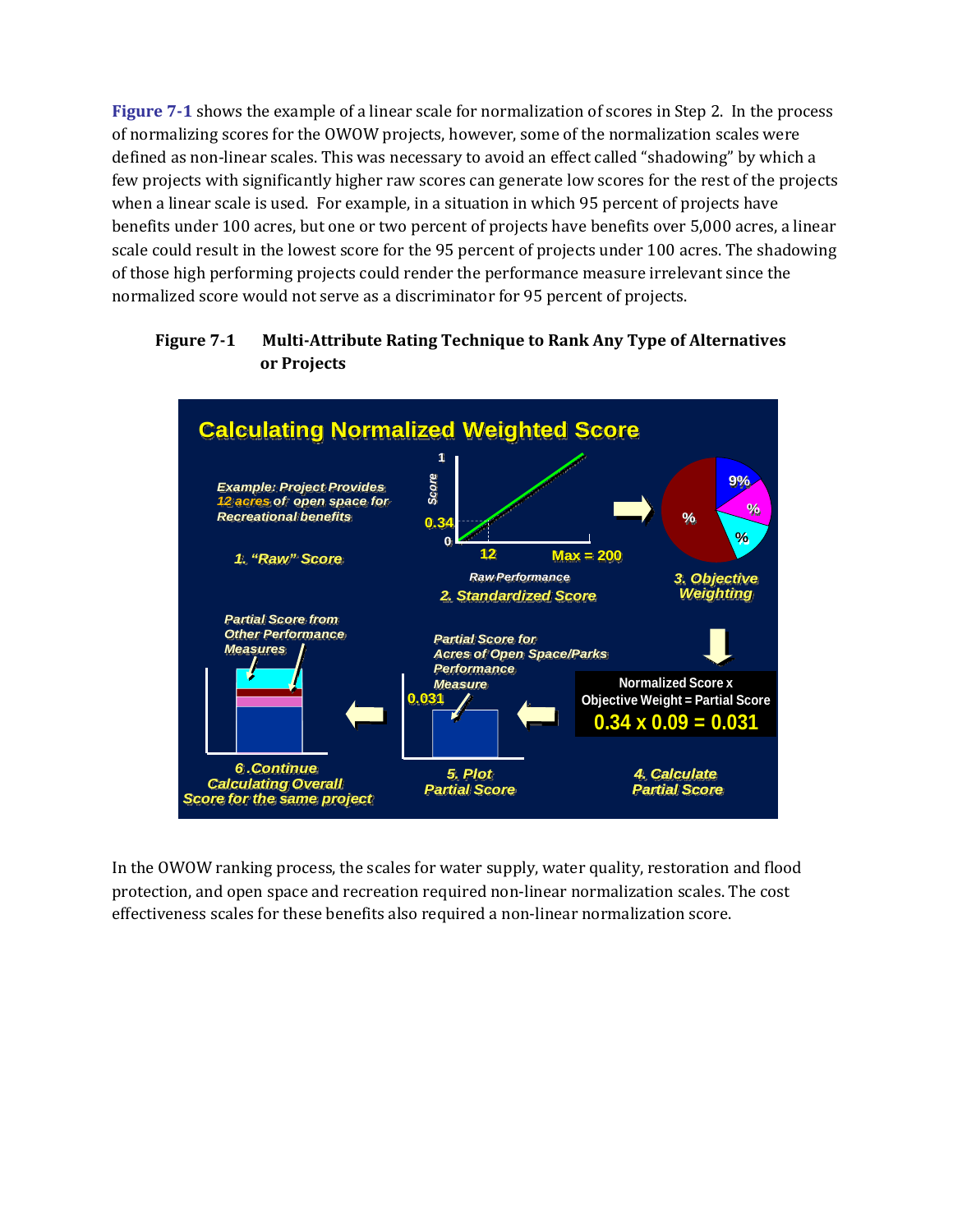# **Project Prioritization Results**

All 297 projects included in the OWOW plan were ranked using MART with the criteria weights established by the Steering Committee as explained in Chapter 6. The complete ranked list of projects is presented in **Appendix H**.

**Figure 72** presents the spread of decision scores (ranking scores) in a histogram (and a cumulative histogram). The figure shows an inflection point around 90 percent of projects. This means that about ten percent of the projects (between 25 and 20 projects) distinguish from the rest obtaining scores that would indicate that they provide more benefits and/or perform significantly better than the rest of the projects for most of the criteria.

In order to test the robustness of the ranking method used (including the qualitative scales and the non‐linear normalization scales), a series of sensitivity analyses were run on the model. Additionally the sensitivity of the ranking to the weights of the sub criteria also was tested. Results of the sensitivity analysis showed that the ranking is not sensitive to the qualitative scales (such as the greenhouse gas scale of 1 to 5). The model is not sensitive to the actual shape of the non‐linear scales used for normalization of some criteria, as long as the scale remains non linear (to avoid the "shadowing" effect). Similarly, the ranking generally is not sensitive to reasonable changes in the weights of the criteria (changes of ten percentage points). The ranking, however, does show a sensitivity to the actual raw scores (numbers reported in the project nomination forms) mainly for water supply and water quality benefits. For a ranking of projects to determine the actual Proposition 84 funding, the information provided in the nomination form would have to be vetted to avoid biases in decision scores due to inaccurate information.



**Figure 72 Distribution of Total Decision Scores for all OWOW**